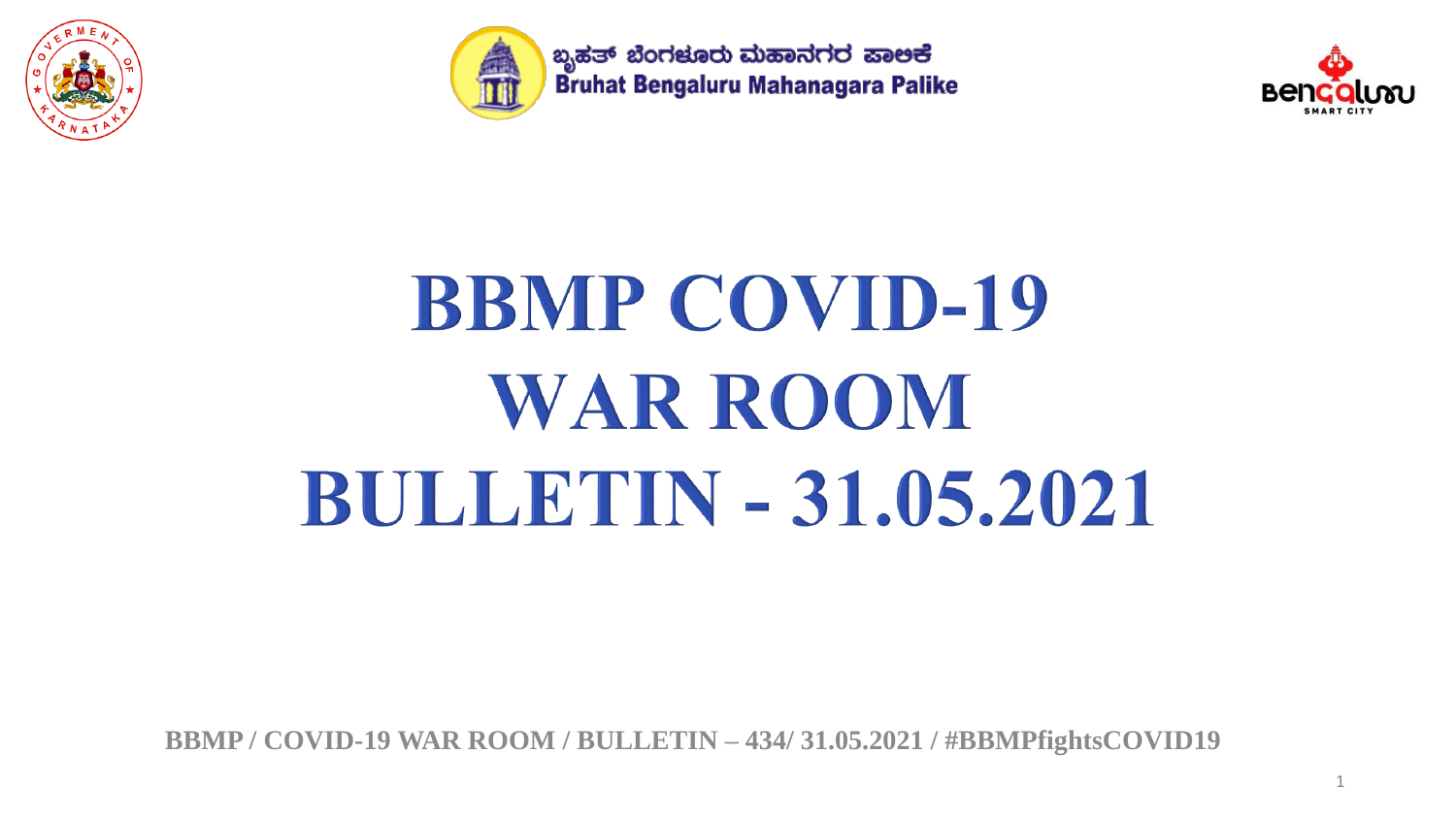

#### **ABSTRACT OF COVID-19 CASES IN BENGALURU**



|                                   | <b>MALE</b> | <b>FEMALE</b>                                    | <b>TRANSGENDER</b> | <b>MALE</b>                     | <b>FEMALE</b><br><b>TRANSGENDER</b> |                   | <b>TOTAL</b>         |                   |  |
|-----------------------------------|-------------|--------------------------------------------------|--------------------|---------------------------------|-------------------------------------|-------------------|----------------------|-------------------|--|
|                                   |             | <b>Last 24 Hours</b> Last 24 Hours Last 24 Hours |                    | <b>Cumulative</b>               | <b>Cumulative</b>                   | <b>Cumulative</b> | <b>Last 24 Hours</b> | <b>Cumulative</b> |  |
| <b>Positive</b><br><b>Cases</b>   | 2,341       | 1,651                                            | $\overline{0}$     | 6,95,468                        | 4,67,635                            | 126               | 3,992                | 11,63,229         |  |
| <b>Recovered</b><br><b>Cases</b>  | 11,940      | 8,390                                            | $\overline{2}$     | 6,02,048                        | 4,01,698                            | 93                | 20,332               | 10,03,839         |  |
| <b>Death Cases</b>                | 164         | 78                                               | $\overline{0}$     | 8537                            | 4806                                | $\overline{4}$    | 242                  | 13,347            |  |
| <b>Total Tests</b><br><b>Done</b> |             | In Last 24 hrs: 44,197                           |                    | <b>Cumulative : 1,28,55,009</b> |                                     |                   |                      |                   |  |
|                                   |             | <b>ACTIVE CASES</b>                              |                    | 1,46,043                        |                                     |                   |                      |                   |  |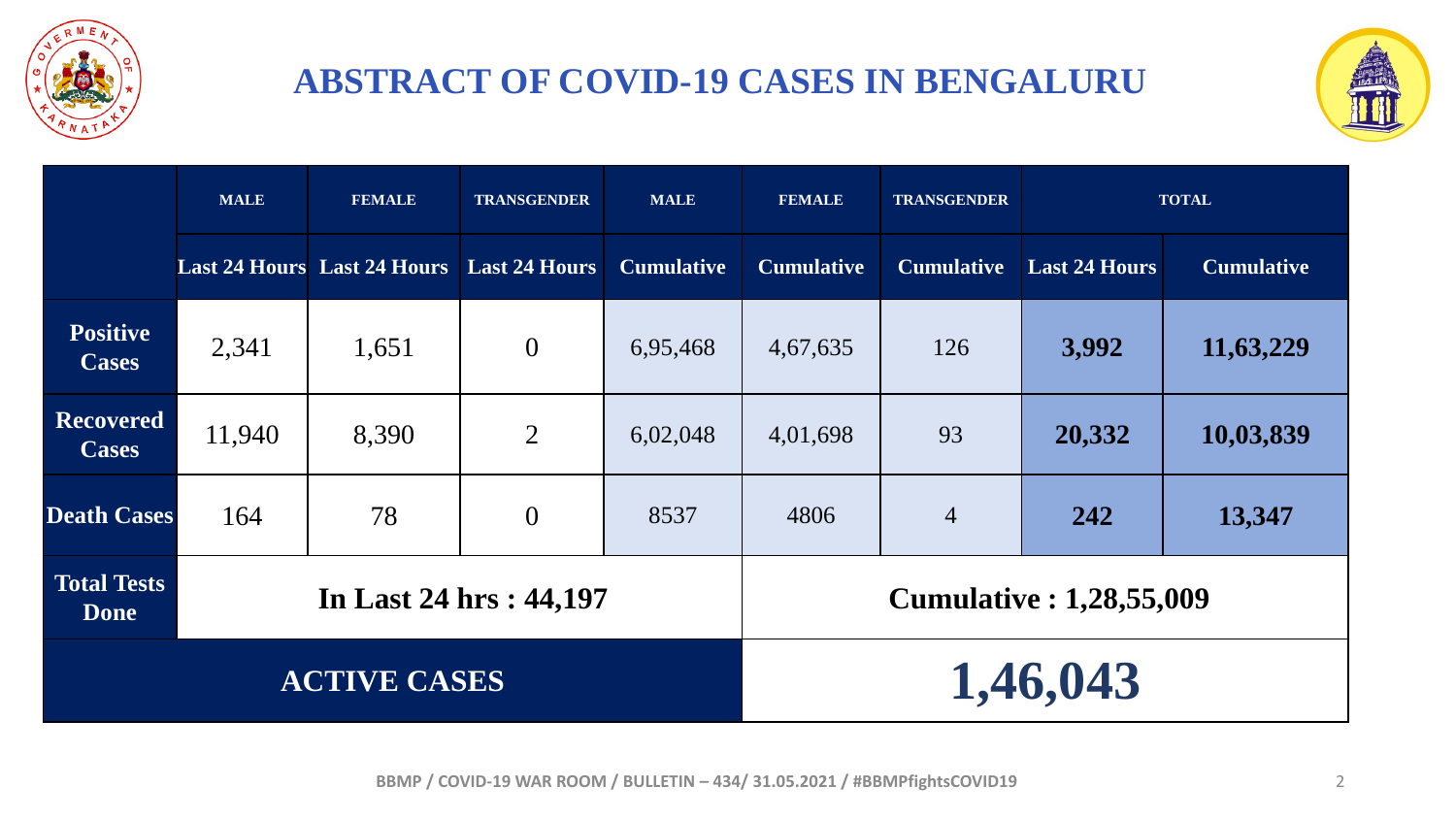

#### **LAST 24 HOURS AGE GROUP AND GENDER WISE DISTRIBUTION**





#### **Recovered Cases : 20,332**



#### **Death Cases : 242**

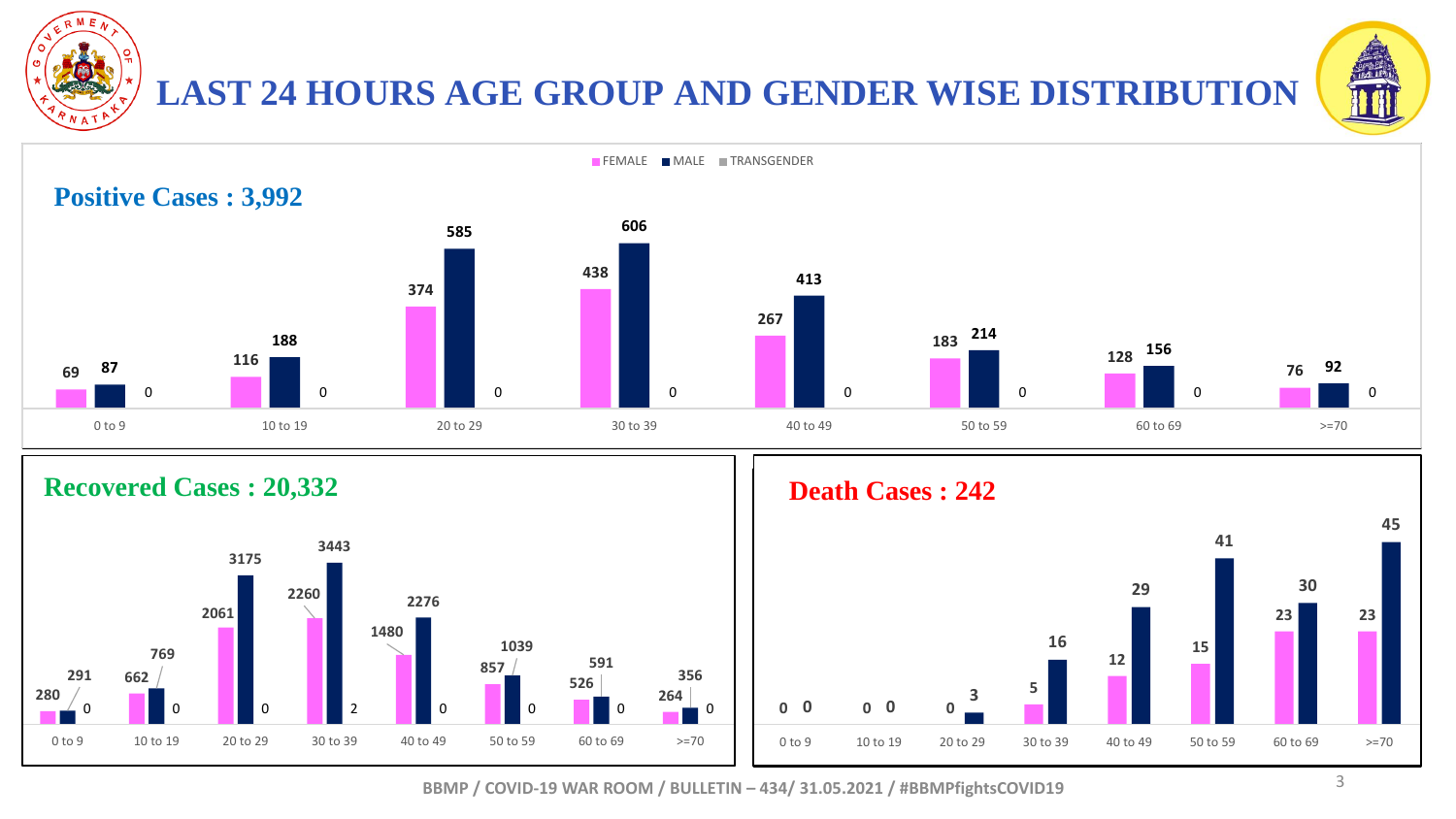

#### **SNAPSHOT OF BENGALURU COVID-19 CASES IN LAST 8 WEEKS**



|                                                  | 05/04/21<br><b>TO</b><br>11/04/21 | 12/04/21<br><b>TO</b><br>18/04/21 | 19/04/21<br><b>TO</b><br>25/04/21 | 26/04/21<br><b>TO</b><br>02/05/21 | 03/05/21<br><b>TO</b><br>09/05/21 | 10/05/21<br><b>TO</b><br>16/05/21 | 17/05/21<br><b>TO</b><br>23/05/21 | 24/05/21<br><b>TO</b><br>30/05/21 |  |
|--------------------------------------------------|-----------------------------------|-----------------------------------|-----------------------------------|-----------------------------------|-----------------------------------|-----------------------------------|-----------------------------------|-----------------------------------|--|
| <b>Total Positive</b><br><b>Cases</b>            | 37,610                            | 67,884                            | 1,13,948                          | 1,49,203                          | 1,48,236                          | 96,756                            | 60,857                            | 37,996                            |  |
| <b>Total</b><br><b>Recovered</b><br><b>Cases</b> | 11,659                            | 20,886                            | 23,772                            | 46,144                            | 88,984                            | 83,537                            | 1,96,580                          | 1,16,968                          |  |
| <b>Total Death</b><br><b>Cases</b>               | 188                               | 365                               | 685                               | 811                               | 1,718                             | 1,292                             |                                   | 1,833                             |  |
| <b>Case Fatality</b><br>Rate                     | 0.50%                             | 0.54%                             | 0.60%                             | 0.54%                             | 1.16%                             | 1.34%                             |                                   | 4.82%                             |  |
| <b>Total Tests</b><br><b>Conducted</b>           | 5,28,893                          | 5,81,660                          | 6,62,768                          | 4,60,489                          | 3,86,836<br>2,90,658              |                                   | 3,26,344                          | 3,70,054                          |  |
| <b>Positivity Rate</b>                           | 7.11%                             | 11.67%                            | 17.19%                            | 32.40%                            | 38.32%                            | 33.29%                            | 18.65%                            | 10.27%                            |  |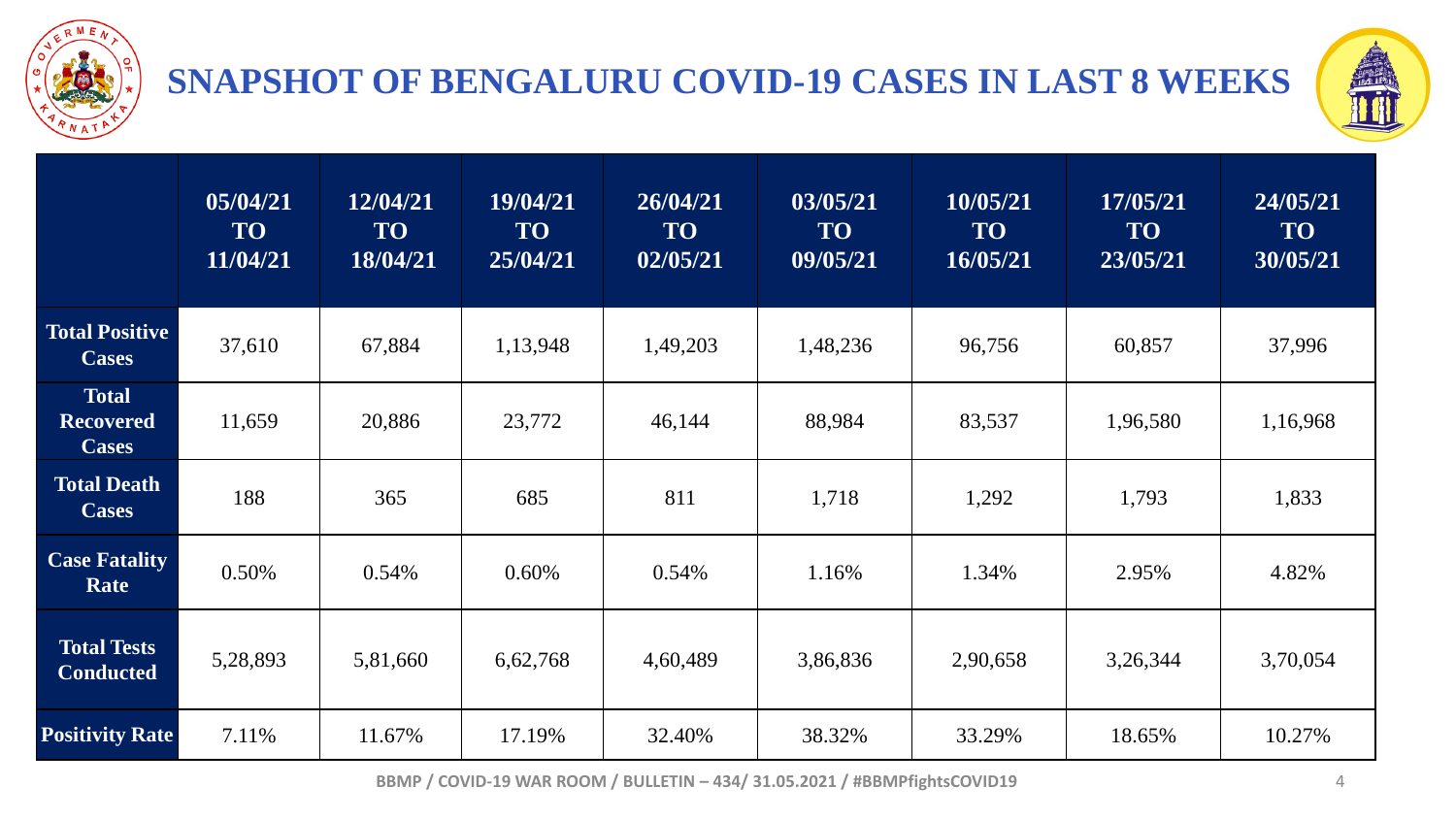**POSITIVITY AND MORTALITY RATE OF BENGALURU – LAST 8 WEEKS**



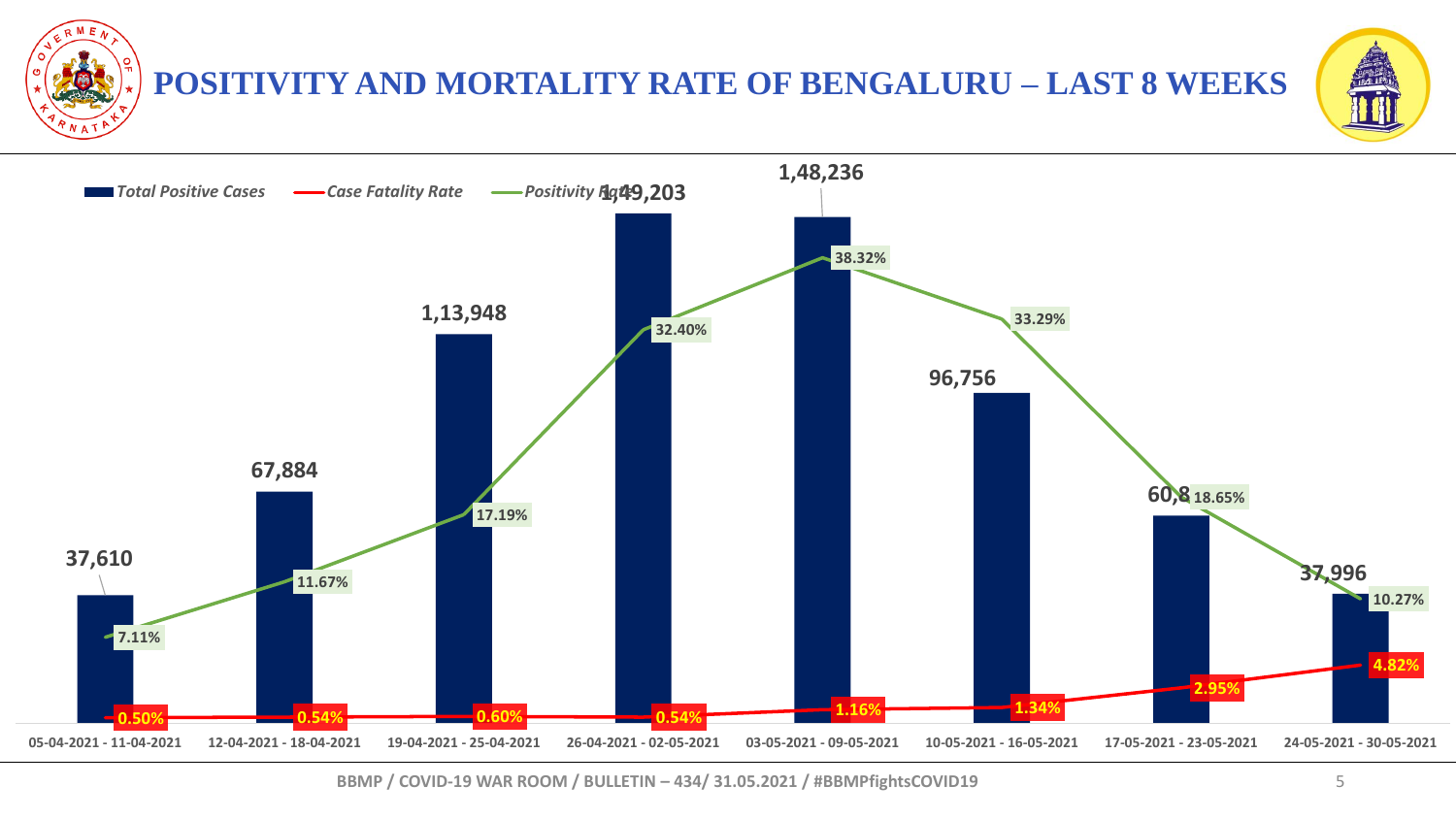

## **ZONE WISE POSITIVITY TREND IN LAST 10 DAYS**



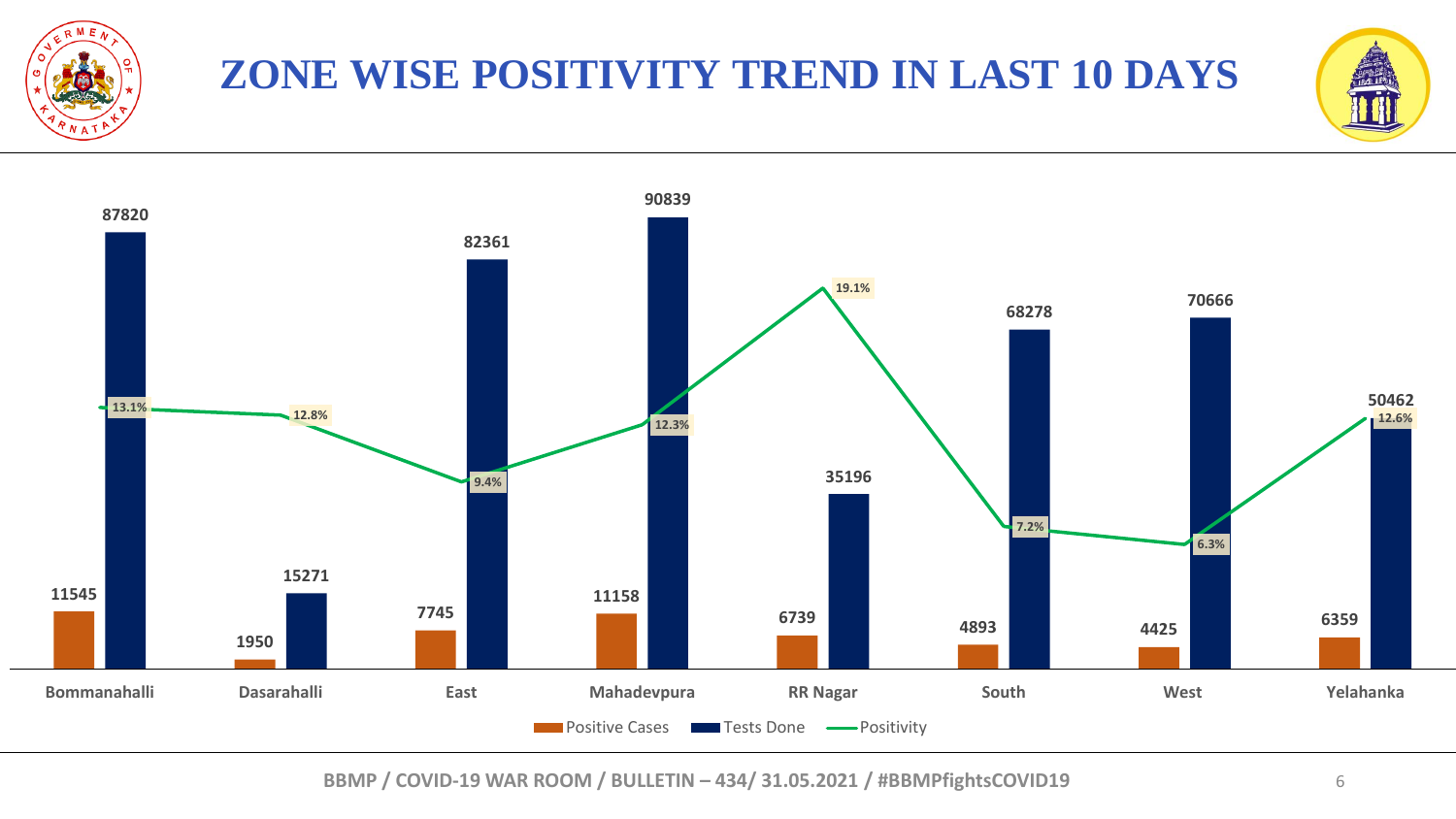

#### **SNAPSHOT OF POSITIVE, RECOVERED AND DEATH CASES OVER LAST 10 DAYS ACROSS BBMP ZONES**



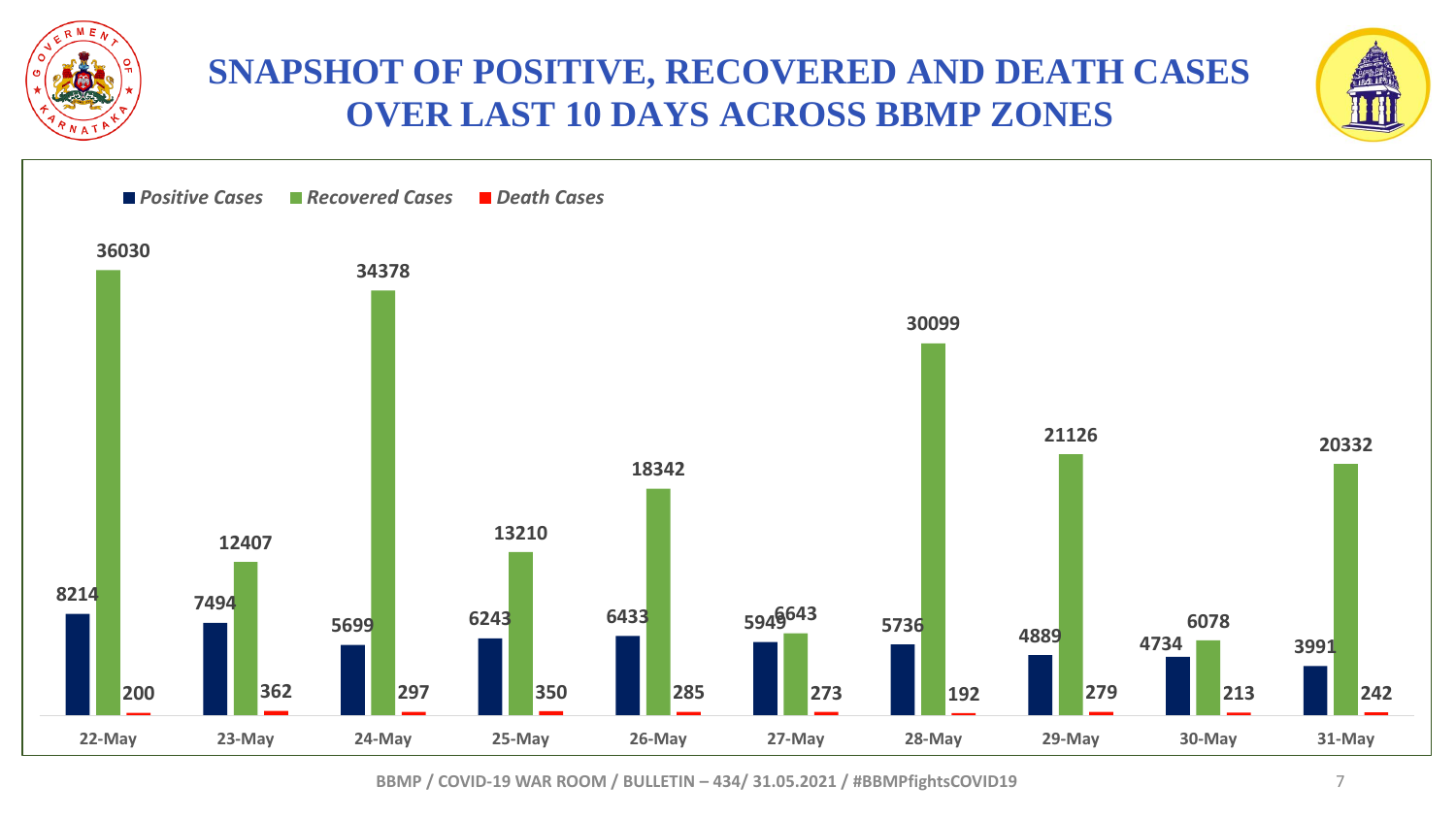

#### **TESTING TRENDS IN BENGALURU**



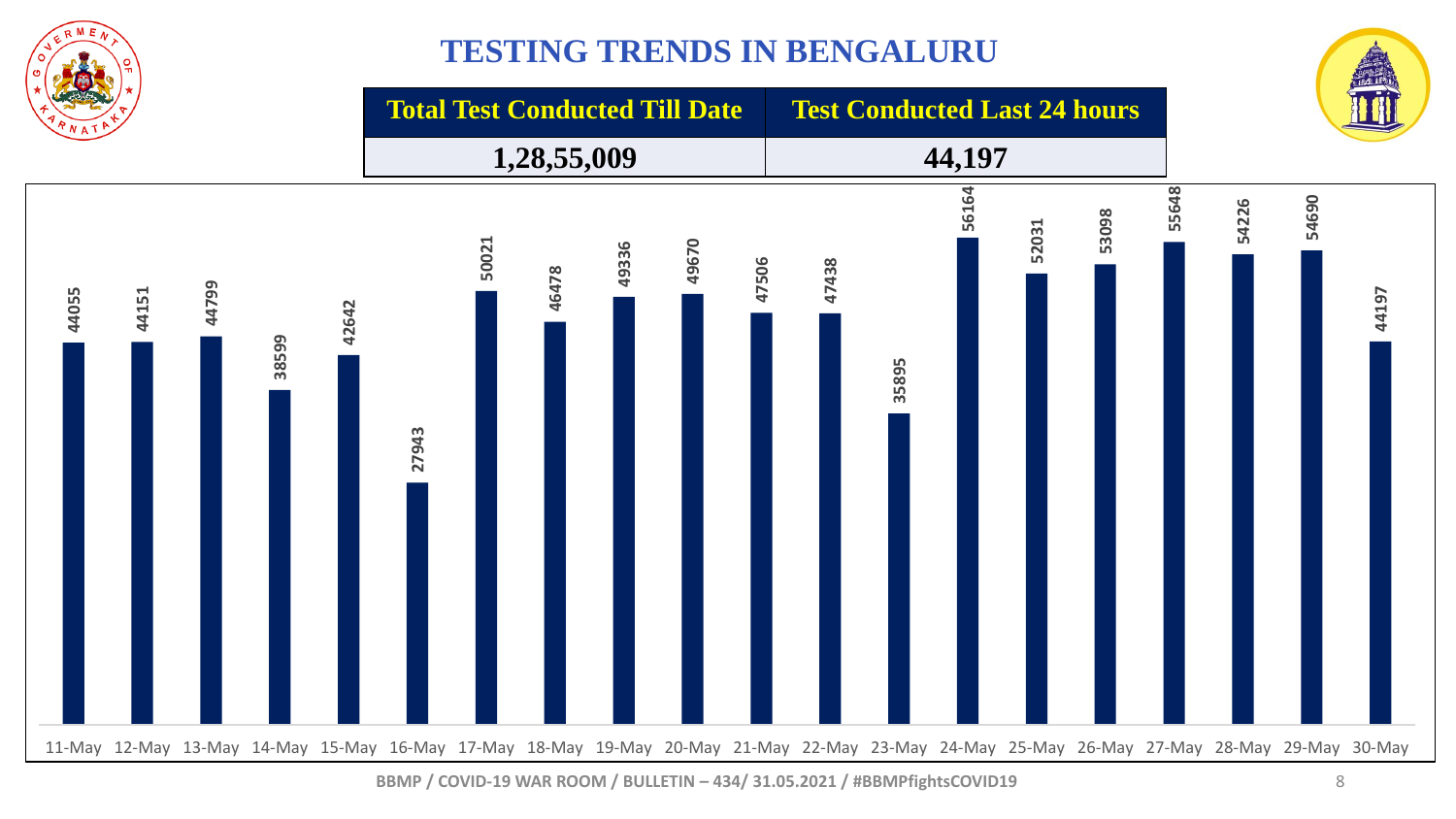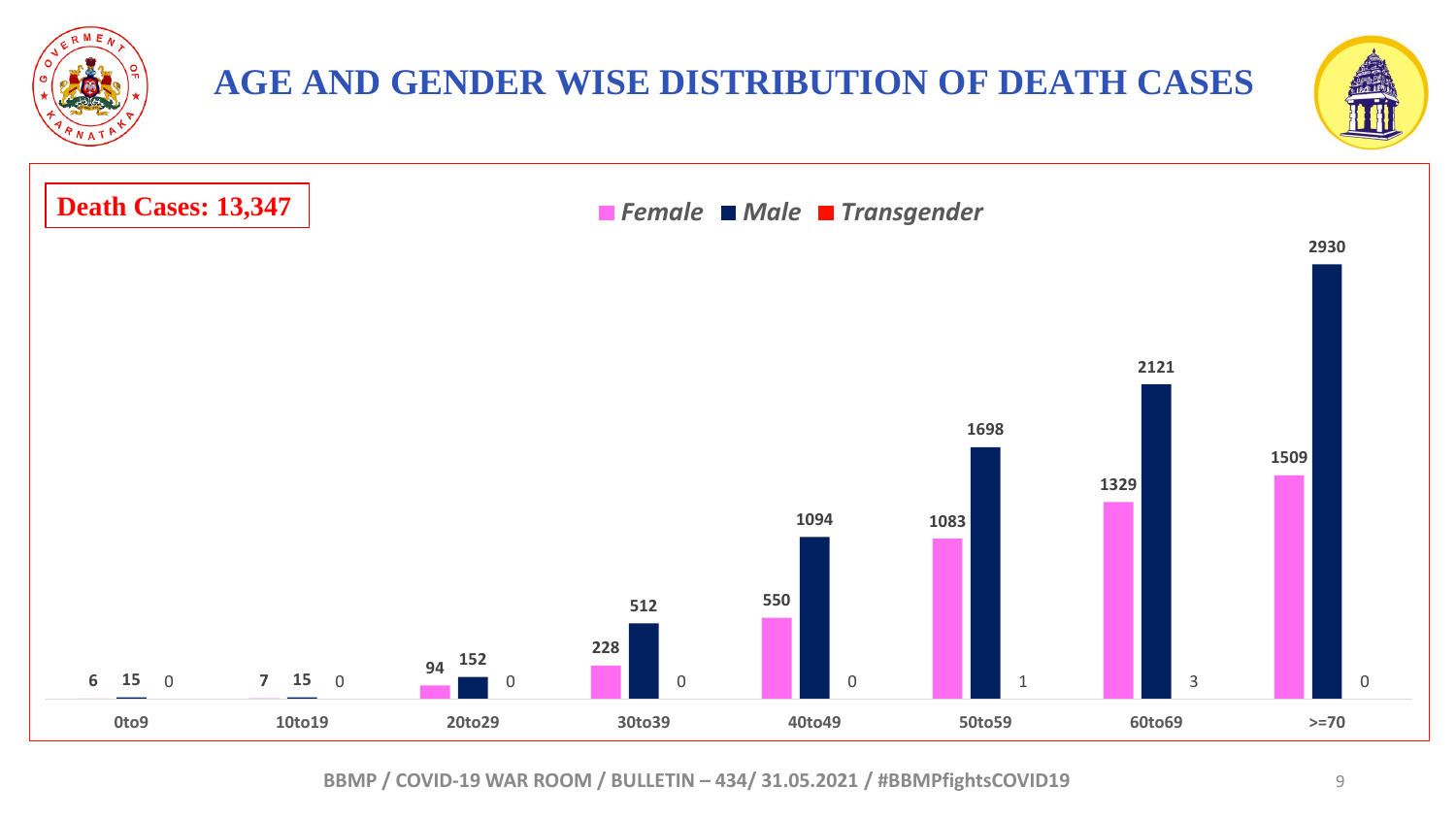

### **TOP 10 COVID19 AFFECTED INDIAN STATES AS ON 30.05.2021**



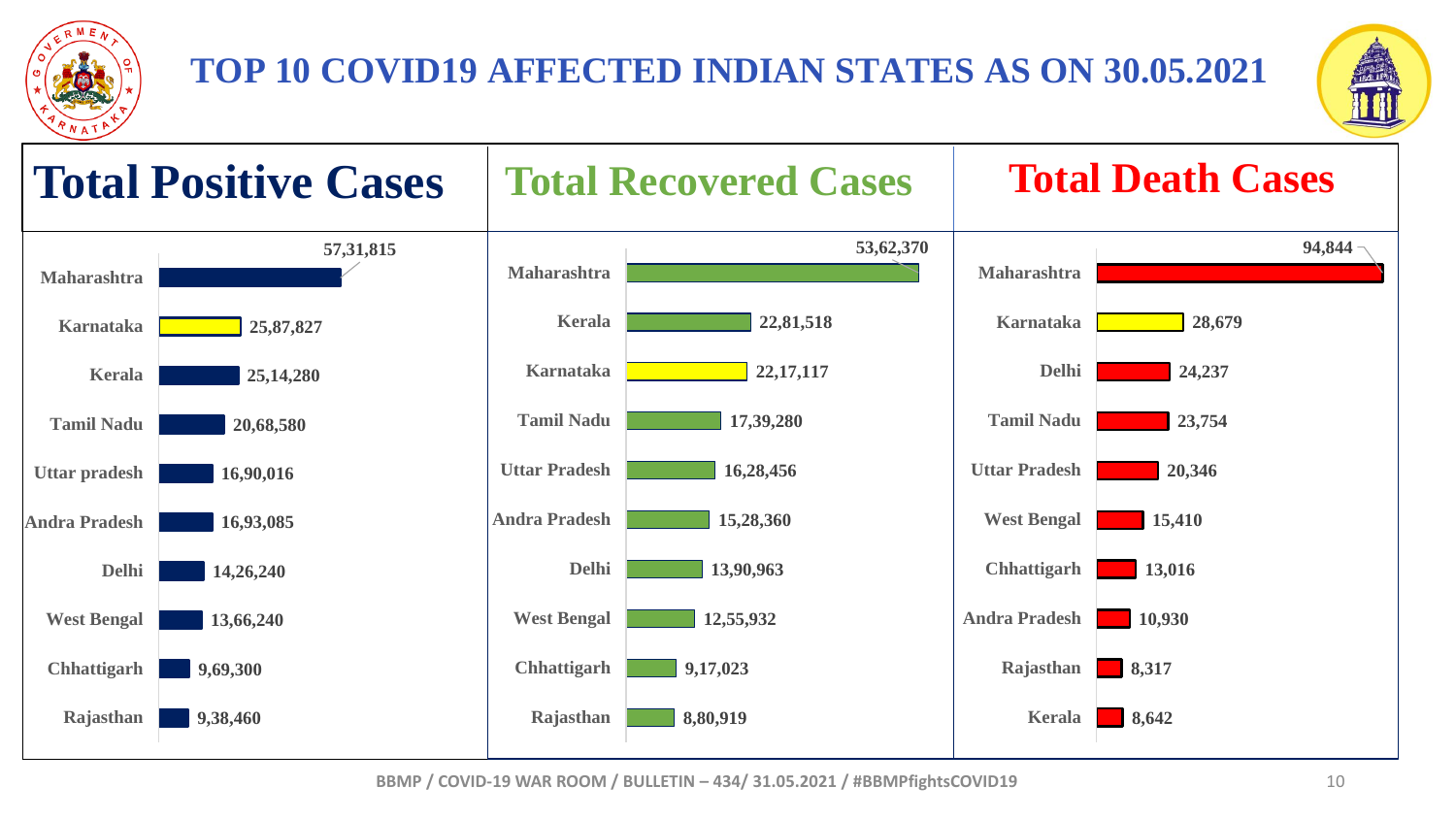

# **BENGALURU AND METROPOLITIAN CITIES AS ON 30.05.2021**



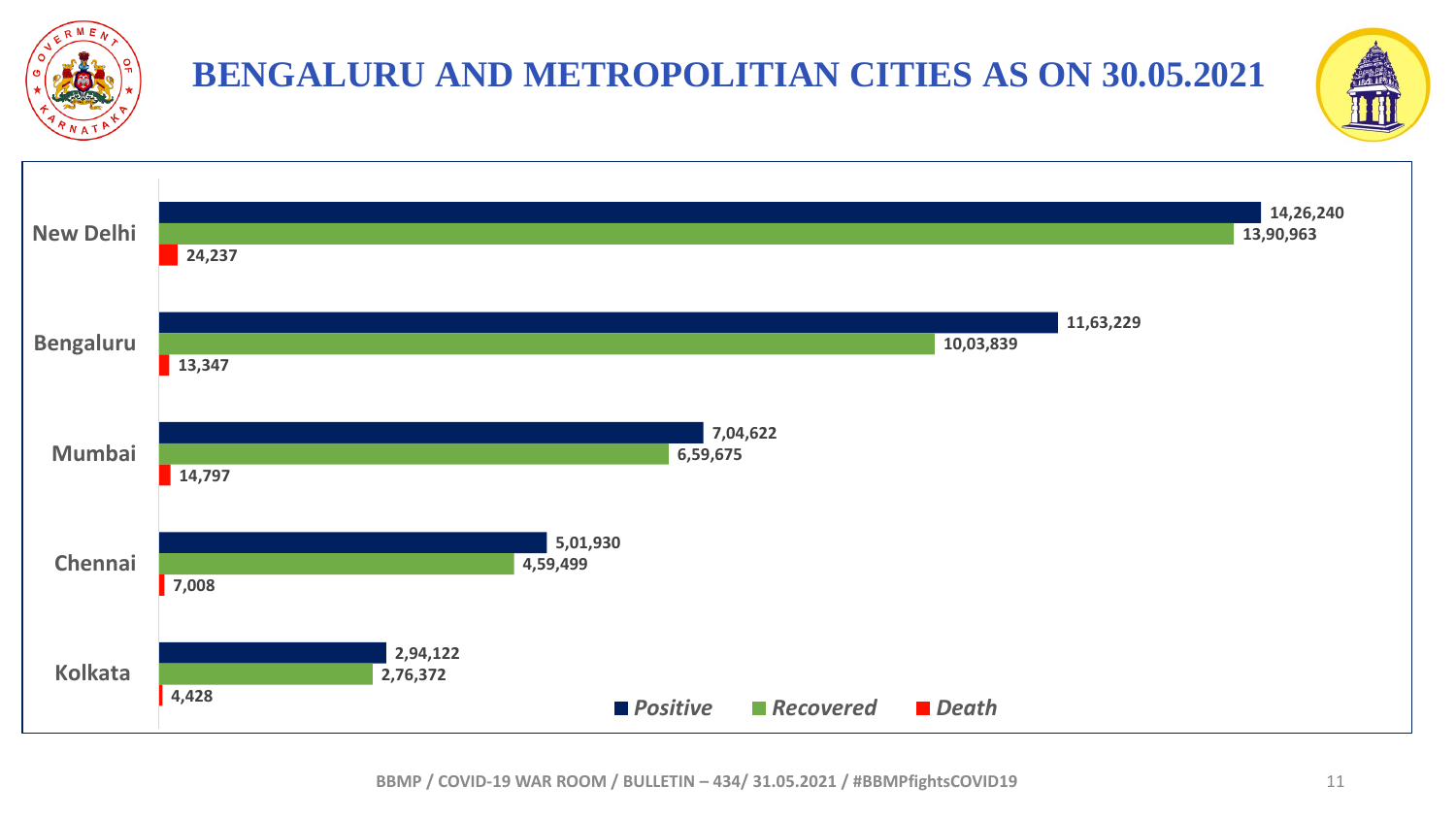

## **TOTAL VACCINATION DONE IN LAST 7 DAYS**



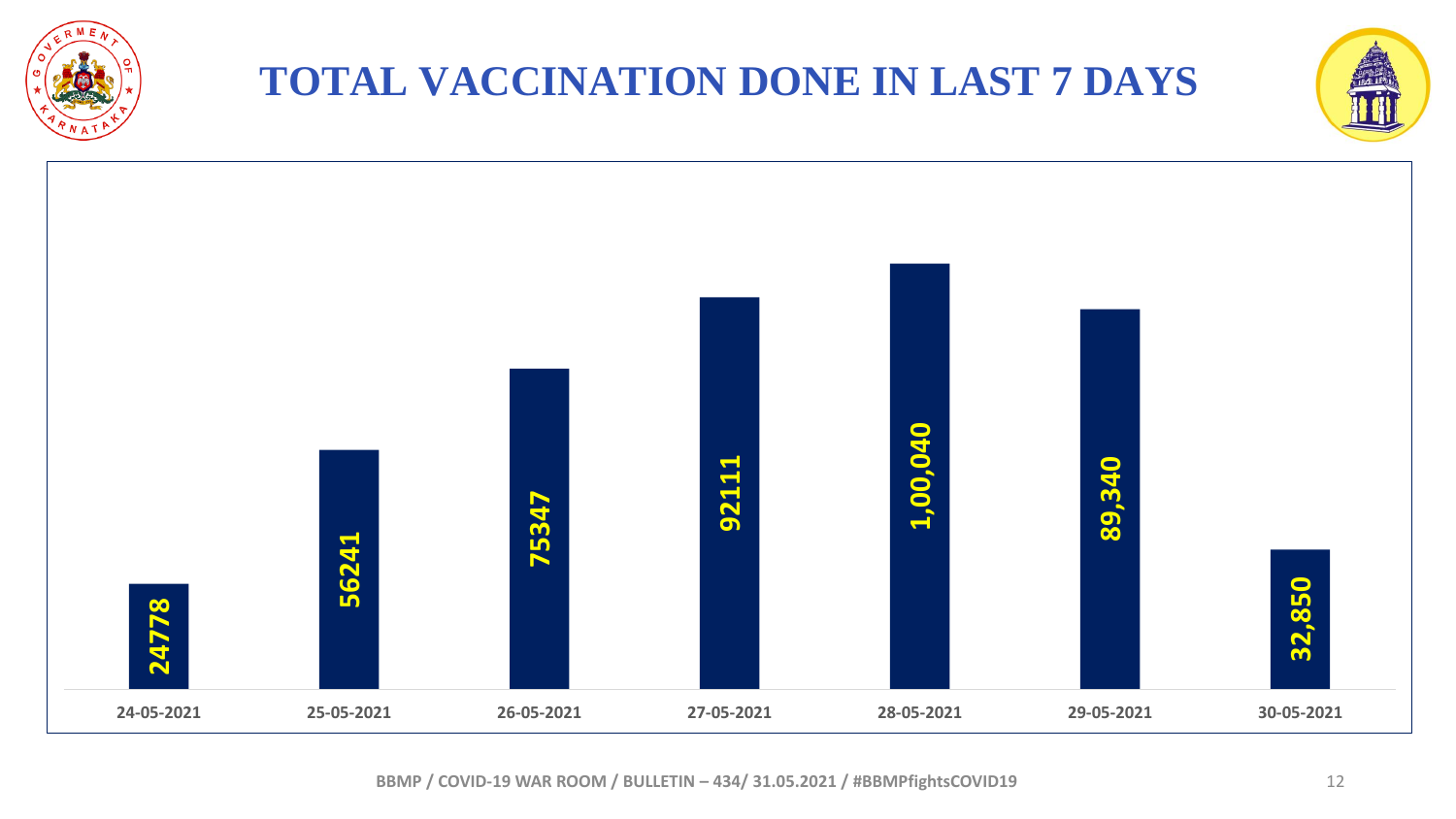

# **COVID BED STATUS AS ON 31.05.2021**



|                         |                                              |                           | <b>Total Allocated Beds for C+ Patients</b> |      |                          |              |              | <b>Occupied Beds for C+ Patients</b> |            |                    |              |              | <b>Net Available Beds for C+ Patients</b> |      |                    |                |              |
|-------------------------|----------------------------------------------|---------------------------|---------------------------------------------|------|--------------------------|--------------|--------------|--------------------------------------|------------|--------------------|--------------|--------------|-------------------------------------------|------|--------------------|----------------|--------------|
| <b>SR. NO.</b>          | <b>Facility Type</b>                         | No. of<br><b>Hospital</b> | Gen<br><b>Beds</b>                          | HDU  | ICU<br><b>Beds</b>       | <b>ICU-V</b> | <b>Total</b> | Gen<br><b>Beds</b>                   | <b>HDU</b> | ICU<br><b>Beds</b> | <b>ICU-V</b> | <b>Total</b> | Gen<br><b>Beds</b>                        | HDU  | ICU<br><b>Beds</b> | <b>ICU-V</b>   | <b>Total</b> |
| $\mathbf{1}$            | <b>Government</b><br><b>Medical Colleges</b> | $\overline{4}$            | 60                                          | 615  | 63                       | 82           | 820          | 14                                   | 284        | 62                 | 82           | 442          | 46                                        | 331  |                    | $\theta$       | 378          |
| $\overline{2}$          | Government<br><b>Hospitals</b>               | 16                        | 675                                         | 207  | 73                       | 143          | 1098         | 299                                  | 150        | 73                 | 139          | 661          | 376                                       | 57   | $\overline{0}$     | $\overline{4}$ | 437          |
| $\overline{\mathbf{3}}$ | <b>Private Medical</b><br><b>Colleges</b>    | 12                        | 4002                                        | 2412 | 145                      | 210          | 6769         | 258                                  | 1003       | 143                | 204          | 1608         | 3744                                      | 1409 | $\overline{2}$     | 6              | 5161         |
| $\overline{\mathbf{4}}$ | <b>Private</b><br><b>Hospitals</b>           | 143                       | 2586                                        | 1726 | 322                      | 210          | 4844         | 923                                  | 1225       | 302                | 203          | 2653         | 1663                                      | 501  | 20                 | $\overline{7}$ | 2191         |
| $5\phantom{a}$          | <b>Covid Care</b><br><b>Centre</b>           | 60                        | 1839                                        | 1370 | $\overline{\phantom{a}}$ | $\sim$       | 3209         | 646                                  | 209        |                    |              | 855          | 1193                                      | 1161 |                    |                | 2354         |
| <b>Total Beds</b>       |                                              | 235                       | 9162                                        | 6330 | 603                      | 645          | 16740        | 2140                                 | 2871       | 580                | 628          | 6219         | 7022                                      | 3459 | 23                 | 17             | 10521        |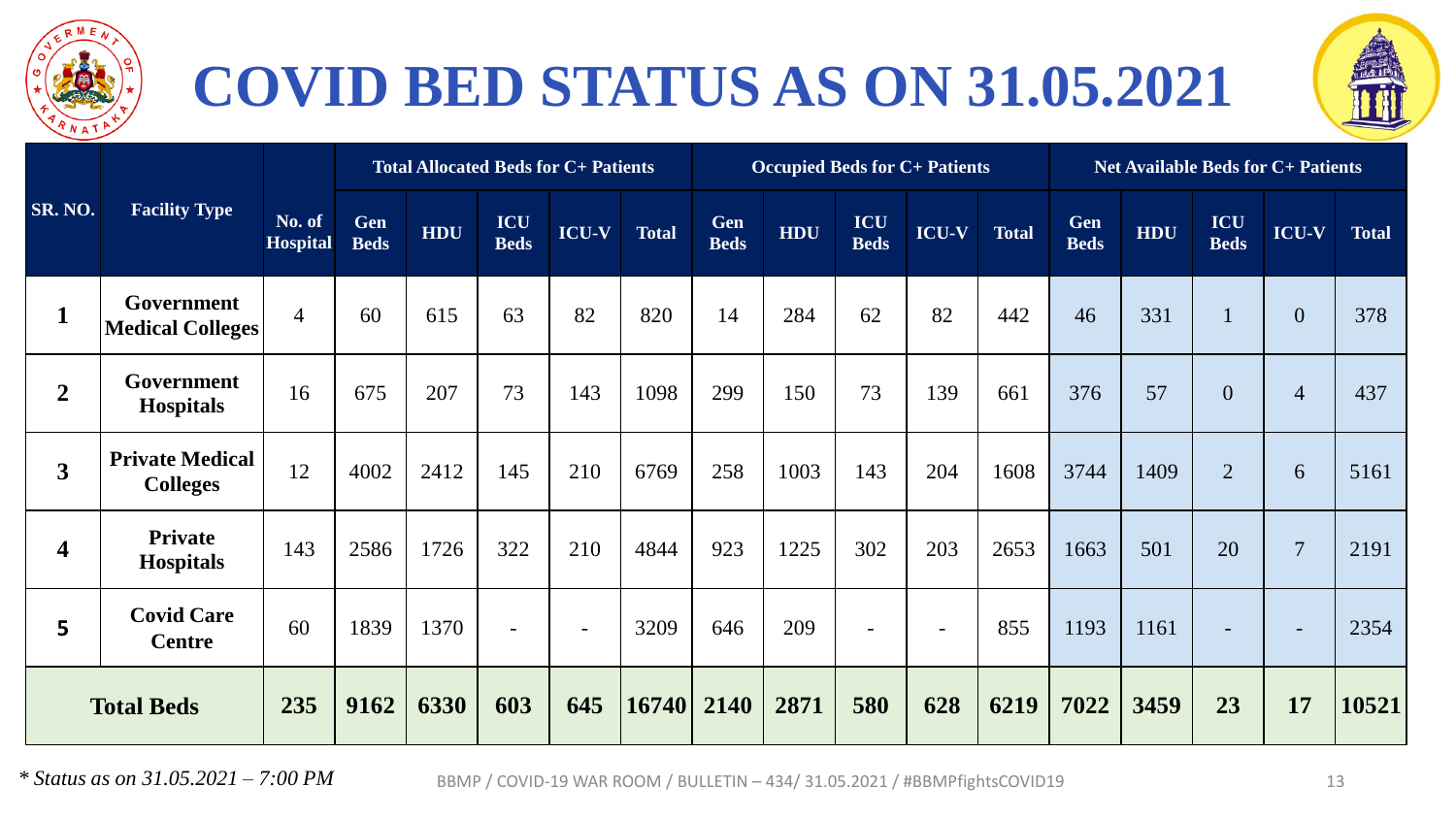

## **SNAPSHOT OF COVID-19 CASES IN BENGALURU URBAN**